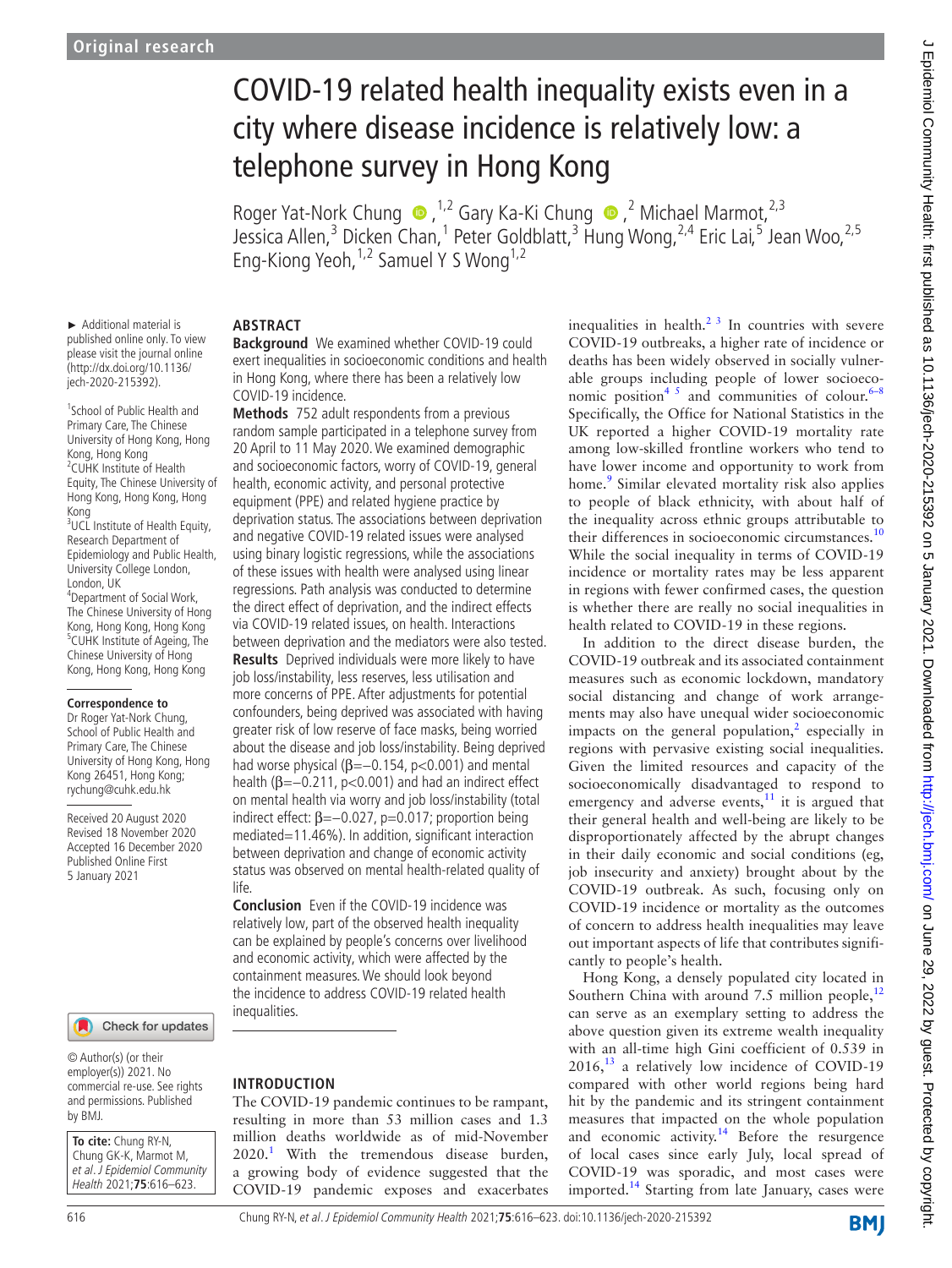primarily imported by visitors from Wuhan, China, and then by travellers and return students studying overseas,<sup>[15](#page-7-10)</sup> leading to a minor surge between mid-March and mid-April of 874 new cases (cumulative cases rose from 143 on 15 March to 1017 on 15 April). Afterwards, the epidemic maintained at a low level until late June with less than 200 new confirmed cases (cumu-lative cases rose from 1017 on 15 April to 1206 on 30 June).<sup>[14](#page-7-9)</sup> Most of the imported cases during spring tended to be more well-off. With limited spread from imported cases to the local community by early July, the COVID-19 disease burden appears to be clustered in the higher socioeconomic group.<sup>16</sup> Therefore, the expected social gradient in health impact did not seem to exist in Hong Kong when we focus only on COVID-19-specific incidence. Nonetheless, as mentioned above, the outbreak could have exerted wider impact on social determinants of health that in turn lead to health inequalities more generally. In light of this, the present study aimed to examine whether COVID-19 could contribute to any inequalities in socioeconomic conditions and health in Hong Kong, where there has been a relatively low COVID-19 incidence.

## **METHODS**

### **Subjects and methods**

Respondents were from a previous study entitled '*Trends and Implications of Poverty and Social Disadvantages in Hong Kong: A Multi-disciplinary and Longitudinal Study*', which initially consisted of 2282 household respondents aged 18 years or above from a random sample of all households in Hong Kong. Detailed procedures had been described previously.<sup>17-21</sup> Of these respondents, 1855 in 2014 agreed to provide their contact numbers for participation in future research. Telephone survey was carried out from 20 April to 11 May 2020, during which the average daily number of incident case was 1.09.[14](#page-7-9) Interviews were carried out by experienced interviewers between 10:00 and 20:00 on weekdays. Prior appointments were arranged for suitable respondents in other periods including weekends and public holidays. Among the 1855 dialled telephone numbers, 522 were unanswered and 239 were invalid; and among the answered calls, 332 refused to join, 8 were excluded due to health problem and 2 passed away, resulting in a final sample of 752.

#### **Measurements**

Information on demographic factors, socioeconomic factors (ie, educational level, social security status, income poverty and deprivation), economic activity, personal protective equipment (PPE) and related personal hygiene practice, as well as impact on well-being and health during the COVID-19 outbreak in Hong Kong were collected, with details below.

#### Demographic factors

Information on age, sex, marital status, number of people within the household, household composition and place of birth were collected. Particularly, for household composition, we asked about whether the household had younger persons aged 16 years or under who were legally not allowed to be home alone, adults with chronic disease or disability and/or older persons aged 65 years or above. These categories of household members are likely to be associated with greater caregiving burden.

#### Socioeconomic factors

Information on educational level, social security status, income poverty and deprivation were collected. Anyone receiving the means-tested Comprehensive Social Security Assistance would

be regarded as a recipient of social security. Income poverty was measured by equivalised household income by dividing household income by the square root of household size. This allows for economies of scale when comparing different sized households.<sup>22</sup> Respondents were asked to estimate their total pretax monthly household income including social security benefits. People whose equivalised monthly household incomes fell below half of the sample's median (HK\$5250) were classified as 'income poor', whereas those above were classified as 'nonincome poor'.

In addition, we collected information regarding relative deprivation, which had been consistently shown to have stronger association with health outcomes than income poverty in Hong Kong.[17 19](#page-7-12) Following Townsend's theory of relative deprivation, which has been defined as a lack of command over resources covering material and social necessities, $2<sup>3</sup>$  a 21-item Deprivation Index (DI) was adopted to assess whether respondents could (not) afford a range of items that were considered to be necessities by the majority of adults in Hong Kong. In our previous research, 301 respondents were randomly selected to answer which items they considered as necessities, and 21 items that were perceived by 50% or more of the respondents as necessities were included in the construction of  $DI<sup>17</sup>$  Four of these items were measures of social deprivation, while the remaining 17 items were measures of material deprivation including food deprivation, clothing deprivation, medical care deprivation, household facilities and equipment, repair and maintenance, and finance. We followed the convention set by Mack and Lansley<sup>[24](#page-7-15)</sup> and considered only those lacking an item due to affordability, rather than to personal preference, to be deprived of that particular item. The DI showed a high reliability with Cronbach alpha at 0.832. Through comparison of weighted mean DI score across deciles of equivalised household income, a DI score of 2 or above was considered 'deprived'. Further details on the construction, validity and reliability of the DI had been described previously.<sup>[17](#page-7-12)</sup>

#### Economic activity

Information on general economic activity status and change of status after the COVID-19 outbreak were collected. Particularly for those under employment, including the full-time and parttime employees and self-employed, information on their general economic activity (including salary mode, having paid annual/ sick leave or not and place of work), as well as changes of their activity after the outbreak (including number of days working outside and from home, change of income, whether being forced to take unpaid leave and their perceived impact on livelihood if they stopped going out to work) were collected.

#### PPE and personal hygiene practice

Information on availability of PPE commonly regarded as essential in disease prevention (ie, face mask and hand sanitiser) and the corresponding behavioural practice were collected. In particular, these include current mask reserves in the household, difficulty in buying masks, worry about supply and days of wearing mask and using hand sanitiser in the past week.

#### Impact on well-being and health

We asked how much they worried about the COVID-19 in general using Likert scale. In addition, physical and mental health-related quality of life (HRQOL) was assessed using the 12-item Short-Form Health Survey version 2 (SF-12 V.2), which had been validated for the Hong Kong Chinese population.<sup>[25](#page-7-16)</sup> The instrument could derive two distinct continuous summary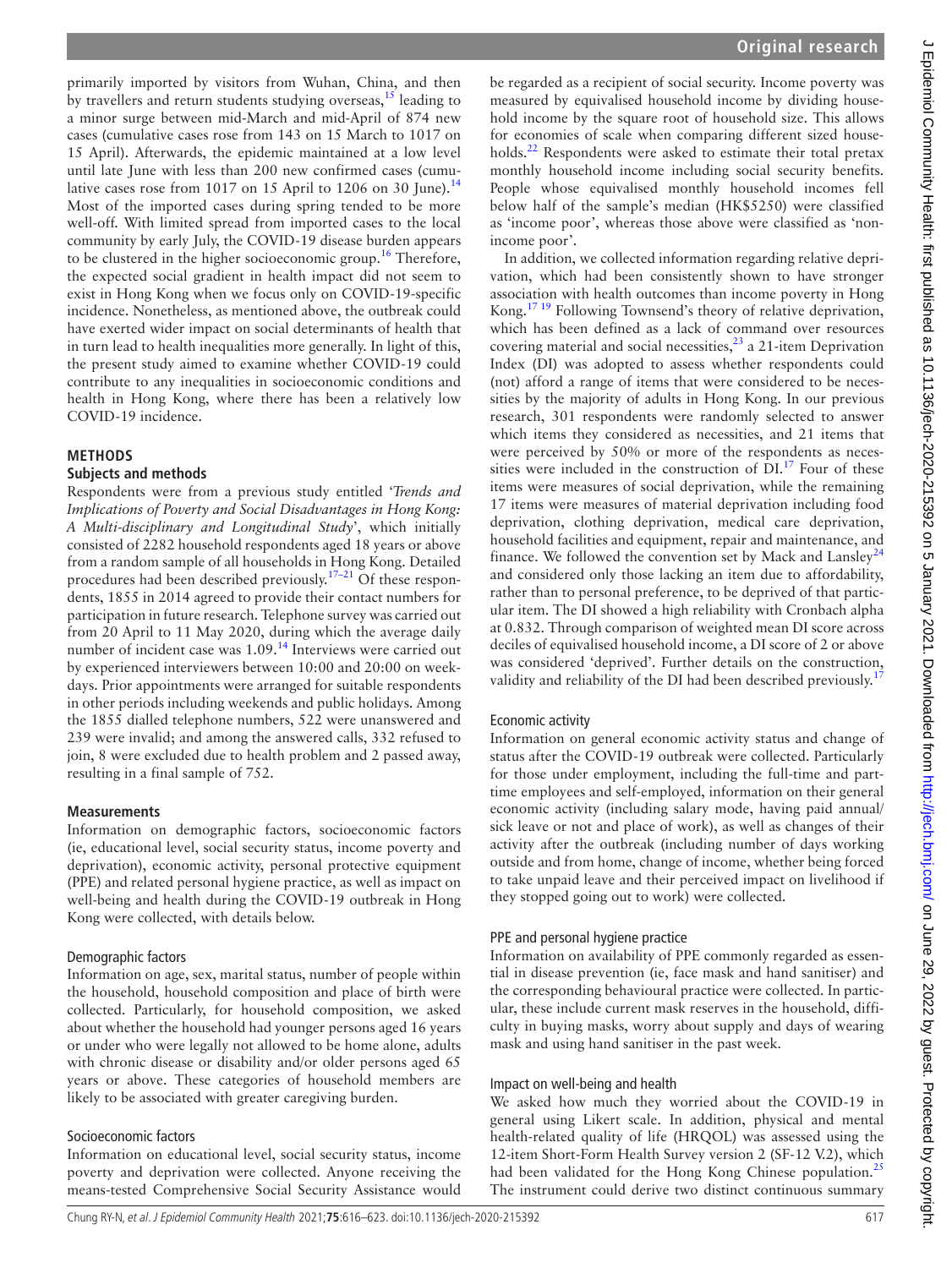scores, physical component summary (PCS) for physical health and mental component summary (MCS) for mental health. We applied a norm-based scoring algorithm with reference to the data from a Hong Kong general population survey.<sup>26</sup>

## **Statistical methods**

Compared with the Hong Kong general population, our respondents were older and more likely to be female. To ensure the representativeness of our sample, proportional weighting was adopted to reduce the discrepancies of surveyed adults and the general population with respect to age and sex at midyear of 2019. Reference data were obtained from the government's Census and Statistics Department. Data were weighted prior to performing any analysis. We outlined the operational details of the proportional weighting method in [online supplemental file](https://dx.doi.org/10.1136/jech-2020-215392)  [1](https://dx.doi.org/10.1136/jech-2020-215392).

Mean and their corresponding SD were presented for continuous variables, while count with their corresponding percentage was presented for categorical variables. CIs were provided wherever appropriate. Descriptive statistics on demographic factors, socioeconomic factors, worry of COVID-19, general physical and mental HRQOL, economic activity, and PPE and hygiene practice were presented by deprivation status. Independent twosample t-tests for continuous variables and  $\chi^2$  tests for categorical variables were used to test difference between those deprived and non-deprived.

Associations between deprivation and three potential negative COVID-19 related issues (ie, low reserve of face masks in the household, worry of COVID-19 and change of economic activity) were analysed using univariate and multivariable binary logistic regression. Associations of the three negative COVID-19 related issues with physical and mental HRQOL were also analysed using univariate and multivariable linear regression to determine which of the negative COVID-19 related issues might be potential mediator of the association between deprivation and health outcomes. Interactions between deprivation and the potential mediator(s) on HRQOL were also tested. Path analysis in multivariable linear regression using the counterfactual framework was then carried out to determine the direct effect of deprivation and the indirect effects of deprivation via negative COVID-19 related issues on HRQOL. All the models above were adjusted for potential confounders, which were included in the model according to the literature or if they were associated with both deprivation and the outcomes. The same list of confounders was applied for all models for consistency. SPSS V.26 and SAS V.9.4 were employed for statistical analyses. All statistical tests were two tailed with a significant level of 0.05.

## **RESULTS**

[Table](#page-3-0) 1 presents the demographic and socioeconomic characteristics, and health of respondents by deprivation status. All figures presented were based on the weighted sample (original and weighted characteristics of the respondents are compared in [online supplemental file 2](https://dx.doi.org/10.1136/jech-2020-215392)). A percentage of 21.3 were deprived. Those being deprived were more likely to be older, non-married, having children in the household, less educated, receiving social security, non-locally born and income poor. They were also more likely to be worried about COVID-19 and less healthy both physically and mentally. The income and education distributions of our age-weighted and sex-weighted sample are comparable with the distributions in the latest census of 2016 (data not shown).

[Table](#page-4-0) 2 shows the descriptive statistics on economic activity by deprivation status. The deprived were significantly less prone

to be employed, to be paid monthly, to have paid annual or sick leave and working in a district other than their residential district. Regarding COVID-19 related changes in terms of economic activity, there were significantly much higher chance for the deprived of having job loss/instability (ie, being unemployed/having insufficient working hours/having uncertain working hours), having reduced day of working outside, having reduced income and perceiving an impact on their livelihood if they stopped going outside to work. Specifically, up to 17.7% in total had job loss/instability, while the percentage was significantly higher among the deprived (32.3%) than the nondeprived (13.8%). This is echoed by the observation that over half (52.2%) of the deprived worked outside for fewer number of days versus 34.5% of the non-deprived. Moreover, 33.3% in total had income decrease after the outbreak, but the percentage was much higher among the deprived (55.1%) than the nondeprived (28.9%).

[Table](#page-4-0) 2 also shows descriptive statistics on PPE and related hygiene practice by deprivation status. The deprived were less likely to have 1 month or more reserves of face masks in their household, more likely to have difficulty in buying masks and to be worried about the supply, and wear masks less frequently. Specifically, up to 18.2% of the deprived had less than 3 weeks or less reserves of face masks in their household versus 7.8% of the non-deprived. They were also more worried about the supply of hand sanitiser and used it less frequently.

Crude and adjusted ORs, with their corresponding 95% CIs, of the associations between deprivation and the three potential negative COVID-19 related issues are presented in [table](#page-5-0) 3. Univariate associations of demographic, socioeconomic characteristics and current economic activity status by HRQOL and negative COVID-19 related issues are presented in [online](https://dx.doi.org/10.1136/jech-2020-215392) [supplemental file 3.](https://dx.doi.org/10.1136/jech-2020-215392) Those who were older, separated/divorced/ widowed, income poor, less educated, unemployed/retired and having family member with chronic illness or disabilities were more likely to have lower PCS and MCS scores. Even after adjusting for potential confounders, being deprived remained strongly associated with having low reserve of face masks in the household ( $OR=2.23$ , 95% CI 1.21 to 4.10), being worried about COVID-19 (OR=4.07, 95% CI 2.55 to 6.49) and having greater risk of job loss/instability (OR=2.62, 95% CI 1.41 to 4.88).

[Table](#page-6-0) 4 presents the crude and adjusted beta coefficients, with their corresponding 95% CI, of the associations of the three negative COVID-19 related issues with physical and mental HRQOL, and we found that being worried about COVID-19 ( $\beta$ =−2.18, 95% CI −3.54 to −0.82) and job loss/instability ( $\beta$ =−3.61, 95% CI −5.72 to −1.49) were significantly associated with worse MCS, after adjustments. Therefore, these two variables were treated as potential mediators of the association between deprivation and health in the path analysis. In addition, significant interaction (deprivation\*change of economic activity status= $-6.78$  (95% CI −10.41 to −3.14), p<0.001) was observed in association between deprivation and mental HRQOL after adjusting for potential confounders.

As presented in [figure](#page-6-1) 1, results of path analysis showed that being deprived was negatively associated with PCS ( $\beta$ = −0.154, p<0.001) and MCS ( $\beta$ = −0.211, p<0.001), while being worried about COVID-19 (PCS: β=−0.012, p=0.743; MCS:  $β=-0.057$ , p=0.121) and job loss/instability (PCS:  $β=-0.009$ , p=0.814; MCS:  $\beta$ =-0.111, p=0.002) were negatively associated with PCS and MCS. In addition, being deprived had a significant indirect effect on MCS with being worried about COVID-19 and job loss/instability as the mediating variables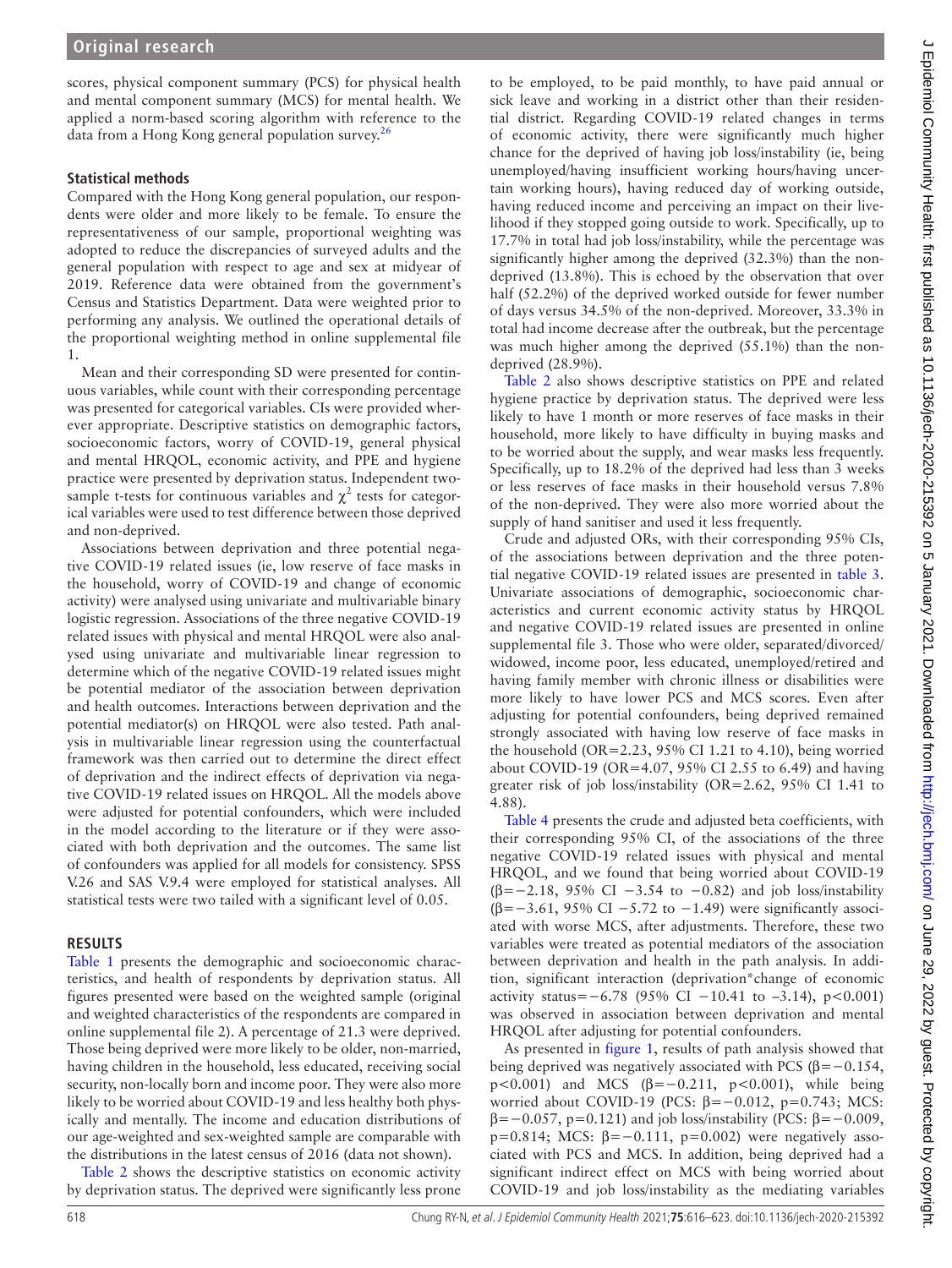<span id="page-3-0"></span>

| Demographic and socioeconomic characteristics, and health by deprivation status<br>Table 1 |                          |                          |                        |         |
|--------------------------------------------------------------------------------------------|--------------------------|--------------------------|------------------------|---------|
|                                                                                            | Total $(N$ $(\%)$        | Non-deprived (n (%))     | Deprived (n (%))       | P value |
| Age (year)                                                                                 |                          |                          |                        | 0.002   |
| $18 - 30$                                                                                  | 133 (17.7)               | 115 (19.4)               | 18 (11.3)              |         |
| $31 - 40$                                                                                  | 136 (18.1)               | 117 (19.8)               | 19 (11.9)              |         |
| $41 - 50$                                                                                  | 133 (17.7)               | 94 (15.9)                | 39 (24.4)              |         |
| $51 - 60$                                                                                  | 143 (19.0)               | 116 (19.6)               | 27 (16.9)              |         |
| $61 - 70$                                                                                  | 112 (14.9)               | 80 (13.5)                | 32 (20.0)              |         |
| $71 - 80$                                                                                  | 54(7.1)                  | 42(7.1)                  | 12(7.5)                |         |
| 81 or above                                                                                | 40(5.3)                  | 27(4.6)                  | 13(8.1)                |         |
| Sex                                                                                        |                          |                          |                        | 0.089   |
| Male                                                                                       | 336 (44.7)               | 274 (46.3)               | 62 (38.8)              |         |
| Female                                                                                     | 416 (55.3)               | 318 (53.7)               | 98 (61.3)              |         |
| Marital status                                                                             |                          |                          |                        | < 0.001 |
| Never married                                                                              | 188 (25.0)               | 166 (28.0)               | 22 (13.8)              |         |
| Married/cohabit                                                                            | 493 (65.6)               | 384 (64.9)               | 109 (68.6)             |         |
| Separated/ddivorced/widowed                                                                | 70 (9.3)                 | 42(7.1)                  | 28 (17.6)              |         |
| Number of people within the household                                                      |                          |                          |                        | 0.435   |
| $\mathbf{1}$                                                                               | 60(8.0)                  | 43(7.3)                  | 17 (10.6)              |         |
| $\overline{2}$                                                                             | 156 (20.7)               | 130 (21.9)               | 26 (16.3)              |         |
| 3                                                                                          | 94 (12.4)                | 72 (12.1)                | 22 (13.8)              |         |
| 4                                                                                          | 198 (26.4)               | 156 (26.3)               | 42 (26.3)              |         |
| 5                                                                                          | 165 (21.9)               | 132 (22.3)               | 33 (20.6)              |         |
| 6 or above                                                                                 | 80 (10.6)                | 60 (10.1)                | 20(12.5)               |         |
| Categories of family members                                                               |                          |                          |                        |         |
| 16 years or under                                                                          |                          |                          |                        | 0.001   |
| $\pmb{0}$                                                                                  | 536 (71.2)               | 439 (74.2)               | 97 (60.2)              |         |
| $1 - 4$                                                                                    | 217 (28.8)               | 153 (25.8)               | 64 (39.8)              |         |
| 17-64 years old, with chronic illnesses or disabilities                                    |                          |                          |                        | 0.127   |
| 0                                                                                          | 721 (95.9)               | 571 (96.5)               | 150 (93.8)             |         |
| $1 - 2$                                                                                    | 31(4.1)                  | 21(3.5)                  | 10(6.3)                |         |
| 65 years or above                                                                          |                          |                          |                        | 0.212   |
| $\pmb{0}$                                                                                  | 621 (82.7)               | 494 (83.6)               | 127 (79.4)             |         |
| $1 - 2$                                                                                    | 130 (17.3)               | 97 (16.4)                | 33 (20.6)              |         |
| <b>Education level</b>                                                                     |                          |                          |                        | < 0.001 |
| Primary or below                                                                           | 166 (22.3)               | 112 (19.1)               | 54 (33.8)              |         |
| Secondary                                                                                  | 351 (47.1)               | 269 (46.0)               | 82 (51.2)              |         |
| Tertiary or above                                                                          | 228 (30.6)               | 204 (34.9)               | 24 (15.0)              |         |
| Social security                                                                            |                          |                          |                        | < 0.001 |
| Yes                                                                                        | 28(3.7)                  | 12(2.0)                  | 16 (10.0)              |         |
| No                                                                                         | 724 (96.3)               | 580 (98.0)               | 144 (90.0)             |         |
| Place of birth                                                                             |                          |                          |                        | < 0.001 |
| Hong Kong                                                                                  | 426 (56.7)               | 363 (61.4)               | 63 (39.4)              |         |
| Others                                                                                     | 325 (43.3)               | 228 (38.6)               | 97 (60.6)              |         |
|                                                                                            |                          |                          |                        |         |
| Income poverty<br>Non-income poor                                                          | 489 (73.8)               | 399 (77.9)               | 90 (59.6)              | < 0.001 |
|                                                                                            |                          |                          |                        |         |
| Income poor<br>Worry of COVID-19                                                           | 174 (26.2)               | 113 (22.1)               | 61 (40.4)              | < 0.001 |
|                                                                                            |                          |                          |                        |         |
| Worried<br>Neutral/not worried                                                             | 433 (57.6)<br>319 (42.4) | 306 (51.8)<br>285 (48.2) | 127 (78.9)<br>34(21.1) |         |
|                                                                                            |                          |                          |                        |         |
| $SF-12$                                                                                    |                          |                          |                        |         |
| PCS                                                                                        | $52.7 \pm 7.3$           | $53.4 \pm 6.5$           | $49.9 + 9.2$           | < 0.001 |
| <b>MCS</b>                                                                                 | $57.4 \pm 9.0$           | $58.8 \pm 7.5$           | $52.3 \pm 11.6$        | < 0.001 |

MCS, mental component summary; PCS, physical component summary.

J Epidemiol Community Health: first published as 10.11136/jech-2020-215392 on 5 January 2021. Downloaded from http://jech.bmj.com/ on June 29, 2022 by guest. Protected by copyright. J Epidemiol Community Health: first published as 10.1136/jech-2020-215392 on 5 January 2021. Downloaded from <http://jech.bmj.com/> on June 29, 2022 by guest. Protected by copyright.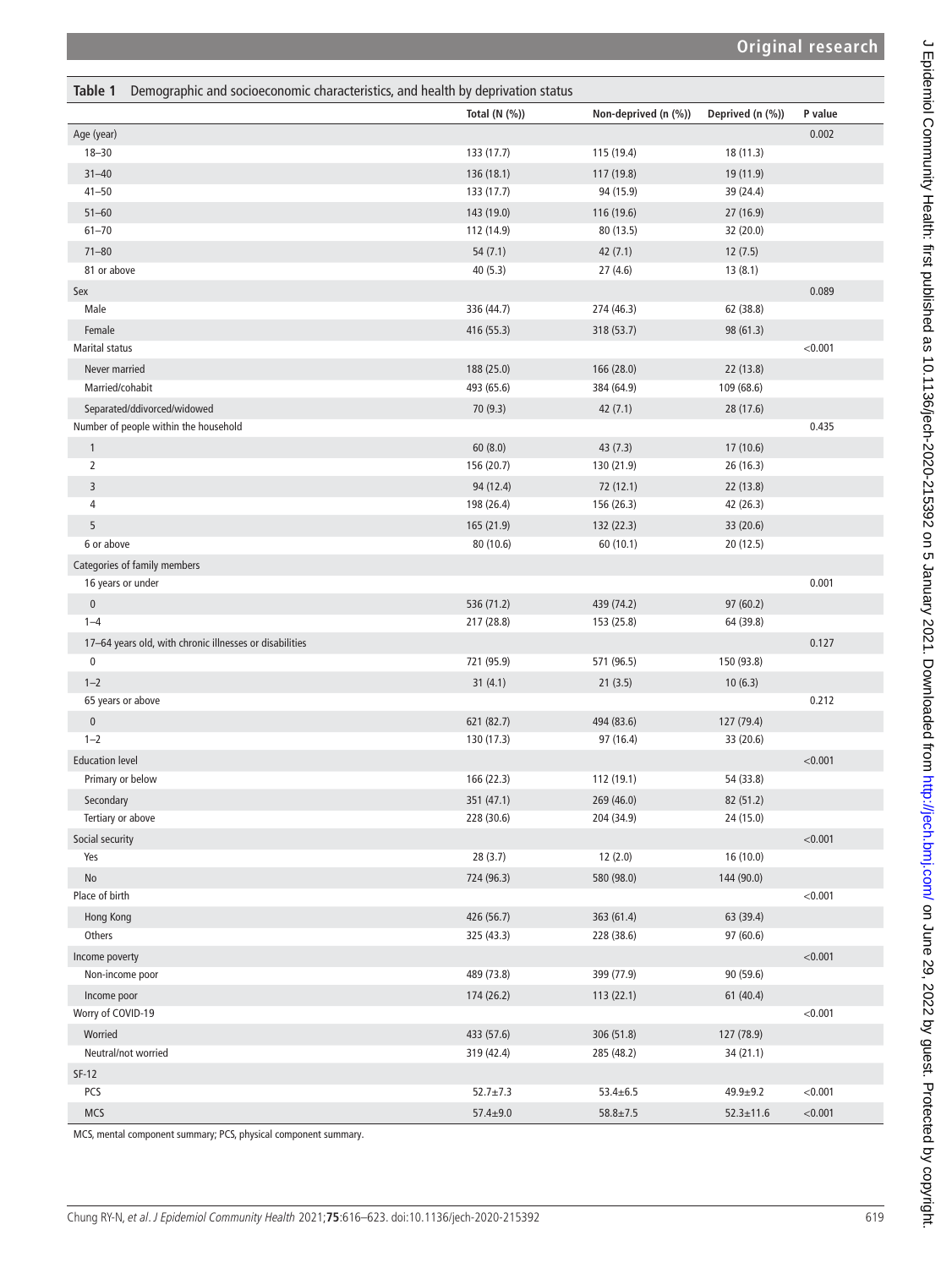<span id="page-4-0"></span>

| Total (N (%))<br>Non-deprived (n (%))<br>Deprived (n (%))<br>P value<br><b>General economic activity</b><br>< 0.001<br>Current economic activity status<br>Full-time employee<br>326 (43.2)<br>280 (47.3)<br>46 (28.4)<br>54 (7.2)<br>37(6.3)<br>17 (10.5)<br>Part-time employee<br>Self-employed<br>33 (4.4)<br>26(4.4)<br>7(4.3)<br>Unemployed<br>45 (6.0)<br>21(3.5)<br>24 (14.8)<br>Retired<br>141 (18.7)<br>103 (17.4)<br>38 (23.5)<br>Student/homemaker/permanently sick or disabled<br>155 (20.6)<br>125 (21.1)<br>30 (18.5)<br>For those under employment (n=413)<br>0.042<br>Salary mode<br>330 (80.5)<br>Monthly<br>282 (82.7)<br>48 (69.6)<br>Daily<br>34(8.3)<br>23(6.7)<br>11 (15.9)<br>Hourly<br>43 (10.5)<br>34 (10.0)<br>9(13.0)<br>Others<br>3(0.7)<br>2(0.6)<br>1(1.4)<br>0.001<br>Have paid annual leave or paid sick leave<br>312 (75.9)<br>270 (78.9)<br>42 (60.9)<br>0.016<br>Place of work<br>Same district<br>121 (29.4)<br>94 (27.4)<br>27(39.1)<br>Another district<br>254 (61.7)<br>222 (64.7)<br>32 (46.4)<br>No fixed places<br>34(8.3)<br>24(7.0)<br>10 (14.5)<br>Work at home<br>3(0.7)<br>3(0.9)<br>0(0)<br>Changes due to COVID-19<br>< 0.001<br>Change of economic activity status<br>611 (82.3)<br>506 (86.2)<br>105(67.7)<br>No<br>Unemployed/insufficient working hours/uncertain working hours<br>131 (17.7)<br>81 (13.8)<br>50(32.3)<br>For those under employment (n=413)<br>Working days outside<br>0.005<br>13(3.2)<br>9(2.6)<br>4(5.8)<br>Increase<br>244 (59.4)<br>215 (62.9)<br>29 (42.0)<br>No change<br>154 (37.5)<br>36 (52.2)<br>Decrease<br>118 (34.5)<br>0.180<br>Working days from home<br>83 (20.1)<br>73 (21.3)<br>10 (14.3)<br>Increase<br>No change or decrease<br>329 (79.9)<br>269 (78.7)<br>60 (85.7)<br>Change of income<br>< 0.001<br>274 (66.7)<br>243 (71.1)<br>31 (44.9)<br>No change or increase<br>137 (33.3)<br>99 (28.9)<br>38 (55.1)<br>Decrease<br>0.481<br>Being forced to take unpaid leave<br>No<br>321 (90.4)<br>270 (90.9)<br>51 (87.9)<br>Yes<br>34 (9.6)<br>27(9.1)<br>7(12.1)<br>0.001<br>Perceived impact on livelihood if did not go outside to work<br>60 (14.6)<br>40 (11.7)<br>Severe impact<br>20 (29.0)<br>115 (28.0)<br>95 (27.8)<br>Impacted<br>20(29.0)<br>Little impact<br>58 (14.1)<br>49 (14.3)<br>9(13.0)<br>No impact<br>178 (43.3)<br>20 (29.0)<br>158 (46.2)<br>Surgical mask<br>Current face mask reserves in the household<br>< 0.001<br>627 (90.1)<br>510 (92.2)<br>117 (81.8)<br>1 month or more<br>3 weeks or less<br>69 (9.9)<br>43 (7.8)<br>26 (18.2)<br>< 0.001<br>Difficulty in buying masks<br>64 (10.8)<br>Difficult/very difficult<br>89 (11.9)<br>25 (15.6)<br>49 (8.3)<br>Neutral<br>76 (10.1)<br>27 (16.9)<br>Easy/very easy<br>550 (73.2)<br>453 (76.6)<br>97 (60.6)<br>No need to buy<br>36 (4.8)<br>25 (4.2)<br>11(6.9)<br>< 0.001<br>Worried about supply<br>151 (20.1)<br>83 (14.0)<br>68 (42.2)<br>Worried<br>Not worried/not sure/neutral<br>602 (79.9)<br>509 (86.0)<br>93 (57.8)<br>Days of wearing mask in past week<br>< 0.001<br>$\pmb{0}$<br>13(1.7)<br>7(1.2)<br>6(3.7) | Economic activity, personal protective equipment and hygiene practice by deprivation status<br>Table 2 |  |           |
|-----------------------------------------------------------------------------------------------------------------------------------------------------------------------------------------------------------------------------------------------------------------------------------------------------------------------------------------------------------------------------------------------------------------------------------------------------------------------------------------------------------------------------------------------------------------------------------------------------------------------------------------------------------------------------------------------------------------------------------------------------------------------------------------------------------------------------------------------------------------------------------------------------------------------------------------------------------------------------------------------------------------------------------------------------------------------------------------------------------------------------------------------------------------------------------------------------------------------------------------------------------------------------------------------------------------------------------------------------------------------------------------------------------------------------------------------------------------------------------------------------------------------------------------------------------------------------------------------------------------------------------------------------------------------------------------------------------------------------------------------------------------------------------------------------------------------------------------------------------------------------------------------------------------------------------------------------------------------------------------------------------------------------------------------------------------------------------------------------------------------------------------------------------------------------------------------------------------------------------------------------------------------------------------------------------------------------------------------------------------------------------------------------------------------------------------------------------------------------------------------------------------------------------------------------------------------------------------------------------------------------------------------------------------------------------------------------------------------------------------------------------------------------------------------------------------------------------------------------------------------------------------------------------------------------------------------------------------------------------------------------------------------------------------------------------------------------------------------------|--------------------------------------------------------------------------------------------------------|--|-----------|
|                                                                                                                                                                                                                                                                                                                                                                                                                                                                                                                                                                                                                                                                                                                                                                                                                                                                                                                                                                                                                                                                                                                                                                                                                                                                                                                                                                                                                                                                                                                                                                                                                                                                                                                                                                                                                                                                                                                                                                                                                                                                                                                                                                                                                                                                                                                                                                                                                                                                                                                                                                                                                                                                                                                                                                                                                                                                                                                                                                                                                                                                                                     |                                                                                                        |  |           |
|                                                                                                                                                                                                                                                                                                                                                                                                                                                                                                                                                                                                                                                                                                                                                                                                                                                                                                                                                                                                                                                                                                                                                                                                                                                                                                                                                                                                                                                                                                                                                                                                                                                                                                                                                                                                                                                                                                                                                                                                                                                                                                                                                                                                                                                                                                                                                                                                                                                                                                                                                                                                                                                                                                                                                                                                                                                                                                                                                                                                                                                                                                     |                                                                                                        |  |           |
|                                                                                                                                                                                                                                                                                                                                                                                                                                                                                                                                                                                                                                                                                                                                                                                                                                                                                                                                                                                                                                                                                                                                                                                                                                                                                                                                                                                                                                                                                                                                                                                                                                                                                                                                                                                                                                                                                                                                                                                                                                                                                                                                                                                                                                                                                                                                                                                                                                                                                                                                                                                                                                                                                                                                                                                                                                                                                                                                                                                                                                                                                                     |                                                                                                        |  |           |
|                                                                                                                                                                                                                                                                                                                                                                                                                                                                                                                                                                                                                                                                                                                                                                                                                                                                                                                                                                                                                                                                                                                                                                                                                                                                                                                                                                                                                                                                                                                                                                                                                                                                                                                                                                                                                                                                                                                                                                                                                                                                                                                                                                                                                                                                                                                                                                                                                                                                                                                                                                                                                                                                                                                                                                                                                                                                                                                                                                                                                                                                                                     |                                                                                                        |  |           |
|                                                                                                                                                                                                                                                                                                                                                                                                                                                                                                                                                                                                                                                                                                                                                                                                                                                                                                                                                                                                                                                                                                                                                                                                                                                                                                                                                                                                                                                                                                                                                                                                                                                                                                                                                                                                                                                                                                                                                                                                                                                                                                                                                                                                                                                                                                                                                                                                                                                                                                                                                                                                                                                                                                                                                                                                                                                                                                                                                                                                                                                                                                     |                                                                                                        |  |           |
|                                                                                                                                                                                                                                                                                                                                                                                                                                                                                                                                                                                                                                                                                                                                                                                                                                                                                                                                                                                                                                                                                                                                                                                                                                                                                                                                                                                                                                                                                                                                                                                                                                                                                                                                                                                                                                                                                                                                                                                                                                                                                                                                                                                                                                                                                                                                                                                                                                                                                                                                                                                                                                                                                                                                                                                                                                                                                                                                                                                                                                                                                                     |                                                                                                        |  |           |
|                                                                                                                                                                                                                                                                                                                                                                                                                                                                                                                                                                                                                                                                                                                                                                                                                                                                                                                                                                                                                                                                                                                                                                                                                                                                                                                                                                                                                                                                                                                                                                                                                                                                                                                                                                                                                                                                                                                                                                                                                                                                                                                                                                                                                                                                                                                                                                                                                                                                                                                                                                                                                                                                                                                                                                                                                                                                                                                                                                                                                                                                                                     |                                                                                                        |  |           |
|                                                                                                                                                                                                                                                                                                                                                                                                                                                                                                                                                                                                                                                                                                                                                                                                                                                                                                                                                                                                                                                                                                                                                                                                                                                                                                                                                                                                                                                                                                                                                                                                                                                                                                                                                                                                                                                                                                                                                                                                                                                                                                                                                                                                                                                                                                                                                                                                                                                                                                                                                                                                                                                                                                                                                                                                                                                                                                                                                                                                                                                                                                     |                                                                                                        |  |           |
|                                                                                                                                                                                                                                                                                                                                                                                                                                                                                                                                                                                                                                                                                                                                                                                                                                                                                                                                                                                                                                                                                                                                                                                                                                                                                                                                                                                                                                                                                                                                                                                                                                                                                                                                                                                                                                                                                                                                                                                                                                                                                                                                                                                                                                                                                                                                                                                                                                                                                                                                                                                                                                                                                                                                                                                                                                                                                                                                                                                                                                                                                                     |                                                                                                        |  |           |
|                                                                                                                                                                                                                                                                                                                                                                                                                                                                                                                                                                                                                                                                                                                                                                                                                                                                                                                                                                                                                                                                                                                                                                                                                                                                                                                                                                                                                                                                                                                                                                                                                                                                                                                                                                                                                                                                                                                                                                                                                                                                                                                                                                                                                                                                                                                                                                                                                                                                                                                                                                                                                                                                                                                                                                                                                                                                                                                                                                                                                                                                                                     |                                                                                                        |  |           |
|                                                                                                                                                                                                                                                                                                                                                                                                                                                                                                                                                                                                                                                                                                                                                                                                                                                                                                                                                                                                                                                                                                                                                                                                                                                                                                                                                                                                                                                                                                                                                                                                                                                                                                                                                                                                                                                                                                                                                                                                                                                                                                                                                                                                                                                                                                                                                                                                                                                                                                                                                                                                                                                                                                                                                                                                                                                                                                                                                                                                                                                                                                     |                                                                                                        |  |           |
|                                                                                                                                                                                                                                                                                                                                                                                                                                                                                                                                                                                                                                                                                                                                                                                                                                                                                                                                                                                                                                                                                                                                                                                                                                                                                                                                                                                                                                                                                                                                                                                                                                                                                                                                                                                                                                                                                                                                                                                                                                                                                                                                                                                                                                                                                                                                                                                                                                                                                                                                                                                                                                                                                                                                                                                                                                                                                                                                                                                                                                                                                                     |                                                                                                        |  |           |
|                                                                                                                                                                                                                                                                                                                                                                                                                                                                                                                                                                                                                                                                                                                                                                                                                                                                                                                                                                                                                                                                                                                                                                                                                                                                                                                                                                                                                                                                                                                                                                                                                                                                                                                                                                                                                                                                                                                                                                                                                                                                                                                                                                                                                                                                                                                                                                                                                                                                                                                                                                                                                                                                                                                                                                                                                                                                                                                                                                                                                                                                                                     |                                                                                                        |  |           |
|                                                                                                                                                                                                                                                                                                                                                                                                                                                                                                                                                                                                                                                                                                                                                                                                                                                                                                                                                                                                                                                                                                                                                                                                                                                                                                                                                                                                                                                                                                                                                                                                                                                                                                                                                                                                                                                                                                                                                                                                                                                                                                                                                                                                                                                                                                                                                                                                                                                                                                                                                                                                                                                                                                                                                                                                                                                                                                                                                                                                                                                                                                     |                                                                                                        |  |           |
|                                                                                                                                                                                                                                                                                                                                                                                                                                                                                                                                                                                                                                                                                                                                                                                                                                                                                                                                                                                                                                                                                                                                                                                                                                                                                                                                                                                                                                                                                                                                                                                                                                                                                                                                                                                                                                                                                                                                                                                                                                                                                                                                                                                                                                                                                                                                                                                                                                                                                                                                                                                                                                                                                                                                                                                                                                                                                                                                                                                                                                                                                                     |                                                                                                        |  |           |
|                                                                                                                                                                                                                                                                                                                                                                                                                                                                                                                                                                                                                                                                                                                                                                                                                                                                                                                                                                                                                                                                                                                                                                                                                                                                                                                                                                                                                                                                                                                                                                                                                                                                                                                                                                                                                                                                                                                                                                                                                                                                                                                                                                                                                                                                                                                                                                                                                                                                                                                                                                                                                                                                                                                                                                                                                                                                                                                                                                                                                                                                                                     |                                                                                                        |  |           |
|                                                                                                                                                                                                                                                                                                                                                                                                                                                                                                                                                                                                                                                                                                                                                                                                                                                                                                                                                                                                                                                                                                                                                                                                                                                                                                                                                                                                                                                                                                                                                                                                                                                                                                                                                                                                                                                                                                                                                                                                                                                                                                                                                                                                                                                                                                                                                                                                                                                                                                                                                                                                                                                                                                                                                                                                                                                                                                                                                                                                                                                                                                     |                                                                                                        |  |           |
|                                                                                                                                                                                                                                                                                                                                                                                                                                                                                                                                                                                                                                                                                                                                                                                                                                                                                                                                                                                                                                                                                                                                                                                                                                                                                                                                                                                                                                                                                                                                                                                                                                                                                                                                                                                                                                                                                                                                                                                                                                                                                                                                                                                                                                                                                                                                                                                                                                                                                                                                                                                                                                                                                                                                                                                                                                                                                                                                                                                                                                                                                                     |                                                                                                        |  |           |
|                                                                                                                                                                                                                                                                                                                                                                                                                                                                                                                                                                                                                                                                                                                                                                                                                                                                                                                                                                                                                                                                                                                                                                                                                                                                                                                                                                                                                                                                                                                                                                                                                                                                                                                                                                                                                                                                                                                                                                                                                                                                                                                                                                                                                                                                                                                                                                                                                                                                                                                                                                                                                                                                                                                                                                                                                                                                                                                                                                                                                                                                                                     |                                                                                                        |  |           |
|                                                                                                                                                                                                                                                                                                                                                                                                                                                                                                                                                                                                                                                                                                                                                                                                                                                                                                                                                                                                                                                                                                                                                                                                                                                                                                                                                                                                                                                                                                                                                                                                                                                                                                                                                                                                                                                                                                                                                                                                                                                                                                                                                                                                                                                                                                                                                                                                                                                                                                                                                                                                                                                                                                                                                                                                                                                                                                                                                                                                                                                                                                     |                                                                                                        |  |           |
|                                                                                                                                                                                                                                                                                                                                                                                                                                                                                                                                                                                                                                                                                                                                                                                                                                                                                                                                                                                                                                                                                                                                                                                                                                                                                                                                                                                                                                                                                                                                                                                                                                                                                                                                                                                                                                                                                                                                                                                                                                                                                                                                                                                                                                                                                                                                                                                                                                                                                                                                                                                                                                                                                                                                                                                                                                                                                                                                                                                                                                                                                                     |                                                                                                        |  |           |
|                                                                                                                                                                                                                                                                                                                                                                                                                                                                                                                                                                                                                                                                                                                                                                                                                                                                                                                                                                                                                                                                                                                                                                                                                                                                                                                                                                                                                                                                                                                                                                                                                                                                                                                                                                                                                                                                                                                                                                                                                                                                                                                                                                                                                                                                                                                                                                                                                                                                                                                                                                                                                                                                                                                                                                                                                                                                                                                                                                                                                                                                                                     |                                                                                                        |  |           |
|                                                                                                                                                                                                                                                                                                                                                                                                                                                                                                                                                                                                                                                                                                                                                                                                                                                                                                                                                                                                                                                                                                                                                                                                                                                                                                                                                                                                                                                                                                                                                                                                                                                                                                                                                                                                                                                                                                                                                                                                                                                                                                                                                                                                                                                                                                                                                                                                                                                                                                                                                                                                                                                                                                                                                                                                                                                                                                                                                                                                                                                                                                     |                                                                                                        |  |           |
|                                                                                                                                                                                                                                                                                                                                                                                                                                                                                                                                                                                                                                                                                                                                                                                                                                                                                                                                                                                                                                                                                                                                                                                                                                                                                                                                                                                                                                                                                                                                                                                                                                                                                                                                                                                                                                                                                                                                                                                                                                                                                                                                                                                                                                                                                                                                                                                                                                                                                                                                                                                                                                                                                                                                                                                                                                                                                                                                                                                                                                                                                                     |                                                                                                        |  |           |
|                                                                                                                                                                                                                                                                                                                                                                                                                                                                                                                                                                                                                                                                                                                                                                                                                                                                                                                                                                                                                                                                                                                                                                                                                                                                                                                                                                                                                                                                                                                                                                                                                                                                                                                                                                                                                                                                                                                                                                                                                                                                                                                                                                                                                                                                                                                                                                                                                                                                                                                                                                                                                                                                                                                                                                                                                                                                                                                                                                                                                                                                                                     |                                                                                                        |  |           |
|                                                                                                                                                                                                                                                                                                                                                                                                                                                                                                                                                                                                                                                                                                                                                                                                                                                                                                                                                                                                                                                                                                                                                                                                                                                                                                                                                                                                                                                                                                                                                                                                                                                                                                                                                                                                                                                                                                                                                                                                                                                                                                                                                                                                                                                                                                                                                                                                                                                                                                                                                                                                                                                                                                                                                                                                                                                                                                                                                                                                                                                                                                     |                                                                                                        |  |           |
|                                                                                                                                                                                                                                                                                                                                                                                                                                                                                                                                                                                                                                                                                                                                                                                                                                                                                                                                                                                                                                                                                                                                                                                                                                                                                                                                                                                                                                                                                                                                                                                                                                                                                                                                                                                                                                                                                                                                                                                                                                                                                                                                                                                                                                                                                                                                                                                                                                                                                                                                                                                                                                                                                                                                                                                                                                                                                                                                                                                                                                                                                                     |                                                                                                        |  |           |
|                                                                                                                                                                                                                                                                                                                                                                                                                                                                                                                                                                                                                                                                                                                                                                                                                                                                                                                                                                                                                                                                                                                                                                                                                                                                                                                                                                                                                                                                                                                                                                                                                                                                                                                                                                                                                                                                                                                                                                                                                                                                                                                                                                                                                                                                                                                                                                                                                                                                                                                                                                                                                                                                                                                                                                                                                                                                                                                                                                                                                                                                                                     |                                                                                                        |  |           |
|                                                                                                                                                                                                                                                                                                                                                                                                                                                                                                                                                                                                                                                                                                                                                                                                                                                                                                                                                                                                                                                                                                                                                                                                                                                                                                                                                                                                                                                                                                                                                                                                                                                                                                                                                                                                                                                                                                                                                                                                                                                                                                                                                                                                                                                                                                                                                                                                                                                                                                                                                                                                                                                                                                                                                                                                                                                                                                                                                                                                                                                                                                     |                                                                                                        |  |           |
|                                                                                                                                                                                                                                                                                                                                                                                                                                                                                                                                                                                                                                                                                                                                                                                                                                                                                                                                                                                                                                                                                                                                                                                                                                                                                                                                                                                                                                                                                                                                                                                                                                                                                                                                                                                                                                                                                                                                                                                                                                                                                                                                                                                                                                                                                                                                                                                                                                                                                                                                                                                                                                                                                                                                                                                                                                                                                                                                                                                                                                                                                                     |                                                                                                        |  |           |
|                                                                                                                                                                                                                                                                                                                                                                                                                                                                                                                                                                                                                                                                                                                                                                                                                                                                                                                                                                                                                                                                                                                                                                                                                                                                                                                                                                                                                                                                                                                                                                                                                                                                                                                                                                                                                                                                                                                                                                                                                                                                                                                                                                                                                                                                                                                                                                                                                                                                                                                                                                                                                                                                                                                                                                                                                                                                                                                                                                                                                                                                                                     |                                                                                                        |  |           |
|                                                                                                                                                                                                                                                                                                                                                                                                                                                                                                                                                                                                                                                                                                                                                                                                                                                                                                                                                                                                                                                                                                                                                                                                                                                                                                                                                                                                                                                                                                                                                                                                                                                                                                                                                                                                                                                                                                                                                                                                                                                                                                                                                                                                                                                                                                                                                                                                                                                                                                                                                                                                                                                                                                                                                                                                                                                                                                                                                                                                                                                                                                     |                                                                                                        |  |           |
|                                                                                                                                                                                                                                                                                                                                                                                                                                                                                                                                                                                                                                                                                                                                                                                                                                                                                                                                                                                                                                                                                                                                                                                                                                                                                                                                                                                                                                                                                                                                                                                                                                                                                                                                                                                                                                                                                                                                                                                                                                                                                                                                                                                                                                                                                                                                                                                                                                                                                                                                                                                                                                                                                                                                                                                                                                                                                                                                                                                                                                                                                                     |                                                                                                        |  |           |
|                                                                                                                                                                                                                                                                                                                                                                                                                                                                                                                                                                                                                                                                                                                                                                                                                                                                                                                                                                                                                                                                                                                                                                                                                                                                                                                                                                                                                                                                                                                                                                                                                                                                                                                                                                                                                                                                                                                                                                                                                                                                                                                                                                                                                                                                                                                                                                                                                                                                                                                                                                                                                                                                                                                                                                                                                                                                                                                                                                                                                                                                                                     |                                                                                                        |  |           |
|                                                                                                                                                                                                                                                                                                                                                                                                                                                                                                                                                                                                                                                                                                                                                                                                                                                                                                                                                                                                                                                                                                                                                                                                                                                                                                                                                                                                                                                                                                                                                                                                                                                                                                                                                                                                                                                                                                                                                                                                                                                                                                                                                                                                                                                                                                                                                                                                                                                                                                                                                                                                                                                                                                                                                                                                                                                                                                                                                                                                                                                                                                     |                                                                                                        |  |           |
|                                                                                                                                                                                                                                                                                                                                                                                                                                                                                                                                                                                                                                                                                                                                                                                                                                                                                                                                                                                                                                                                                                                                                                                                                                                                                                                                                                                                                                                                                                                                                                                                                                                                                                                                                                                                                                                                                                                                                                                                                                                                                                                                                                                                                                                                                                                                                                                                                                                                                                                                                                                                                                                                                                                                                                                                                                                                                                                                                                                                                                                                                                     |                                                                                                        |  |           |
|                                                                                                                                                                                                                                                                                                                                                                                                                                                                                                                                                                                                                                                                                                                                                                                                                                                                                                                                                                                                                                                                                                                                                                                                                                                                                                                                                                                                                                                                                                                                                                                                                                                                                                                                                                                                                                                                                                                                                                                                                                                                                                                                                                                                                                                                                                                                                                                                                                                                                                                                                                                                                                                                                                                                                                                                                                                                                                                                                                                                                                                                                                     |                                                                                                        |  |           |
|                                                                                                                                                                                                                                                                                                                                                                                                                                                                                                                                                                                                                                                                                                                                                                                                                                                                                                                                                                                                                                                                                                                                                                                                                                                                                                                                                                                                                                                                                                                                                                                                                                                                                                                                                                                                                                                                                                                                                                                                                                                                                                                                                                                                                                                                                                                                                                                                                                                                                                                                                                                                                                                                                                                                                                                                                                                                                                                                                                                                                                                                                                     |                                                                                                        |  |           |
|                                                                                                                                                                                                                                                                                                                                                                                                                                                                                                                                                                                                                                                                                                                                                                                                                                                                                                                                                                                                                                                                                                                                                                                                                                                                                                                                                                                                                                                                                                                                                                                                                                                                                                                                                                                                                                                                                                                                                                                                                                                                                                                                                                                                                                                                                                                                                                                                                                                                                                                                                                                                                                                                                                                                                                                                                                                                                                                                                                                                                                                                                                     |                                                                                                        |  |           |
|                                                                                                                                                                                                                                                                                                                                                                                                                                                                                                                                                                                                                                                                                                                                                                                                                                                                                                                                                                                                                                                                                                                                                                                                                                                                                                                                                                                                                                                                                                                                                                                                                                                                                                                                                                                                                                                                                                                                                                                                                                                                                                                                                                                                                                                                                                                                                                                                                                                                                                                                                                                                                                                                                                                                                                                                                                                                                                                                                                                                                                                                                                     |                                                                                                        |  |           |
|                                                                                                                                                                                                                                                                                                                                                                                                                                                                                                                                                                                                                                                                                                                                                                                                                                                                                                                                                                                                                                                                                                                                                                                                                                                                                                                                                                                                                                                                                                                                                                                                                                                                                                                                                                                                                                                                                                                                                                                                                                                                                                                                                                                                                                                                                                                                                                                                                                                                                                                                                                                                                                                                                                                                                                                                                                                                                                                                                                                                                                                                                                     |                                                                                                        |  |           |
|                                                                                                                                                                                                                                                                                                                                                                                                                                                                                                                                                                                                                                                                                                                                                                                                                                                                                                                                                                                                                                                                                                                                                                                                                                                                                                                                                                                                                                                                                                                                                                                                                                                                                                                                                                                                                                                                                                                                                                                                                                                                                                                                                                                                                                                                                                                                                                                                                                                                                                                                                                                                                                                                                                                                                                                                                                                                                                                                                                                                                                                                                                     |                                                                                                        |  |           |
|                                                                                                                                                                                                                                                                                                                                                                                                                                                                                                                                                                                                                                                                                                                                                                                                                                                                                                                                                                                                                                                                                                                                                                                                                                                                                                                                                                                                                                                                                                                                                                                                                                                                                                                                                                                                                                                                                                                                                                                                                                                                                                                                                                                                                                                                                                                                                                                                                                                                                                                                                                                                                                                                                                                                                                                                                                                                                                                                                                                                                                                                                                     |                                                                                                        |  |           |
|                                                                                                                                                                                                                                                                                                                                                                                                                                                                                                                                                                                                                                                                                                                                                                                                                                                                                                                                                                                                                                                                                                                                                                                                                                                                                                                                                                                                                                                                                                                                                                                                                                                                                                                                                                                                                                                                                                                                                                                                                                                                                                                                                                                                                                                                                                                                                                                                                                                                                                                                                                                                                                                                                                                                                                                                                                                                                                                                                                                                                                                                                                     |                                                                                                        |  |           |
|                                                                                                                                                                                                                                                                                                                                                                                                                                                                                                                                                                                                                                                                                                                                                                                                                                                                                                                                                                                                                                                                                                                                                                                                                                                                                                                                                                                                                                                                                                                                                                                                                                                                                                                                                                                                                                                                                                                                                                                                                                                                                                                                                                                                                                                                                                                                                                                                                                                                                                                                                                                                                                                                                                                                                                                                                                                                                                                                                                                                                                                                                                     |                                                                                                        |  |           |
|                                                                                                                                                                                                                                                                                                                                                                                                                                                                                                                                                                                                                                                                                                                                                                                                                                                                                                                                                                                                                                                                                                                                                                                                                                                                                                                                                                                                                                                                                                                                                                                                                                                                                                                                                                                                                                                                                                                                                                                                                                                                                                                                                                                                                                                                                                                                                                                                                                                                                                                                                                                                                                                                                                                                                                                                                                                                                                                                                                                                                                                                                                     |                                                                                                        |  |           |
|                                                                                                                                                                                                                                                                                                                                                                                                                                                                                                                                                                                                                                                                                                                                                                                                                                                                                                                                                                                                                                                                                                                                                                                                                                                                                                                                                                                                                                                                                                                                                                                                                                                                                                                                                                                                                                                                                                                                                                                                                                                                                                                                                                                                                                                                                                                                                                                                                                                                                                                                                                                                                                                                                                                                                                                                                                                                                                                                                                                                                                                                                                     |                                                                                                        |  |           |
|                                                                                                                                                                                                                                                                                                                                                                                                                                                                                                                                                                                                                                                                                                                                                                                                                                                                                                                                                                                                                                                                                                                                                                                                                                                                                                                                                                                                                                                                                                                                                                                                                                                                                                                                                                                                                                                                                                                                                                                                                                                                                                                                                                                                                                                                                                                                                                                                                                                                                                                                                                                                                                                                                                                                                                                                                                                                                                                                                                                                                                                                                                     |                                                                                                        |  |           |
|                                                                                                                                                                                                                                                                                                                                                                                                                                                                                                                                                                                                                                                                                                                                                                                                                                                                                                                                                                                                                                                                                                                                                                                                                                                                                                                                                                                                                                                                                                                                                                                                                                                                                                                                                                                                                                                                                                                                                                                                                                                                                                                                                                                                                                                                                                                                                                                                                                                                                                                                                                                                                                                                                                                                                                                                                                                                                                                                                                                                                                                                                                     |                                                                                                        |  |           |
|                                                                                                                                                                                                                                                                                                                                                                                                                                                                                                                                                                                                                                                                                                                                                                                                                                                                                                                                                                                                                                                                                                                                                                                                                                                                                                                                                                                                                                                                                                                                                                                                                                                                                                                                                                                                                                                                                                                                                                                                                                                                                                                                                                                                                                                                                                                                                                                                                                                                                                                                                                                                                                                                                                                                                                                                                                                                                                                                                                                                                                                                                                     |                                                                                                        |  |           |
|                                                                                                                                                                                                                                                                                                                                                                                                                                                                                                                                                                                                                                                                                                                                                                                                                                                                                                                                                                                                                                                                                                                                                                                                                                                                                                                                                                                                                                                                                                                                                                                                                                                                                                                                                                                                                                                                                                                                                                                                                                                                                                                                                                                                                                                                                                                                                                                                                                                                                                                                                                                                                                                                                                                                                                                                                                                                                                                                                                                                                                                                                                     |                                                                                                        |  |           |
|                                                                                                                                                                                                                                                                                                                                                                                                                                                                                                                                                                                                                                                                                                                                                                                                                                                                                                                                                                                                                                                                                                                                                                                                                                                                                                                                                                                                                                                                                                                                                                                                                                                                                                                                                                                                                                                                                                                                                                                                                                                                                                                                                                                                                                                                                                                                                                                                                                                                                                                                                                                                                                                                                                                                                                                                                                                                                                                                                                                                                                                                                                     |                                                                                                        |  |           |
|                                                                                                                                                                                                                                                                                                                                                                                                                                                                                                                                                                                                                                                                                                                                                                                                                                                                                                                                                                                                                                                                                                                                                                                                                                                                                                                                                                                                                                                                                                                                                                                                                                                                                                                                                                                                                                                                                                                                                                                                                                                                                                                                                                                                                                                                                                                                                                                                                                                                                                                                                                                                                                                                                                                                                                                                                                                                                                                                                                                                                                                                                                     |                                                                                                        |  |           |
|                                                                                                                                                                                                                                                                                                                                                                                                                                                                                                                                                                                                                                                                                                                                                                                                                                                                                                                                                                                                                                                                                                                                                                                                                                                                                                                                                                                                                                                                                                                                                                                                                                                                                                                                                                                                                                                                                                                                                                                                                                                                                                                                                                                                                                                                                                                                                                                                                                                                                                                                                                                                                                                                                                                                                                                                                                                                                                                                                                                                                                                                                                     |                                                                                                        |  |           |
|                                                                                                                                                                                                                                                                                                                                                                                                                                                                                                                                                                                                                                                                                                                                                                                                                                                                                                                                                                                                                                                                                                                                                                                                                                                                                                                                                                                                                                                                                                                                                                                                                                                                                                                                                                                                                                                                                                                                                                                                                                                                                                                                                                                                                                                                                                                                                                                                                                                                                                                                                                                                                                                                                                                                                                                                                                                                                                                                                                                                                                                                                                     |                                                                                                        |  |           |
|                                                                                                                                                                                                                                                                                                                                                                                                                                                                                                                                                                                                                                                                                                                                                                                                                                                                                                                                                                                                                                                                                                                                                                                                                                                                                                                                                                                                                                                                                                                                                                                                                                                                                                                                                                                                                                                                                                                                                                                                                                                                                                                                                                                                                                                                                                                                                                                                                                                                                                                                                                                                                                                                                                                                                                                                                                                                                                                                                                                                                                                                                                     |                                                                                                        |  |           |
|                                                                                                                                                                                                                                                                                                                                                                                                                                                                                                                                                                                                                                                                                                                                                                                                                                                                                                                                                                                                                                                                                                                                                                                                                                                                                                                                                                                                                                                                                                                                                                                                                                                                                                                                                                                                                                                                                                                                                                                                                                                                                                                                                                                                                                                                                                                                                                                                                                                                                                                                                                                                                                                                                                                                                                                                                                                                                                                                                                                                                                                                                                     |                                                                                                        |  |           |
|                                                                                                                                                                                                                                                                                                                                                                                                                                                                                                                                                                                                                                                                                                                                                                                                                                                                                                                                                                                                                                                                                                                                                                                                                                                                                                                                                                                                                                                                                                                                                                                                                                                                                                                                                                                                                                                                                                                                                                                                                                                                                                                                                                                                                                                                                                                                                                                                                                                                                                                                                                                                                                                                                                                                                                                                                                                                                                                                                                                                                                                                                                     |                                                                                                        |  |           |
|                                                                                                                                                                                                                                                                                                                                                                                                                                                                                                                                                                                                                                                                                                                                                                                                                                                                                                                                                                                                                                                                                                                                                                                                                                                                                                                                                                                                                                                                                                                                                                                                                                                                                                                                                                                                                                                                                                                                                                                                                                                                                                                                                                                                                                                                                                                                                                                                                                                                                                                                                                                                                                                                                                                                                                                                                                                                                                                                                                                                                                                                                                     |                                                                                                        |  | Continued |

J Epidemiol Community Health: first published as 10.11136/jech-2020-215392 on 5 January 2021. Downloaded from http://jech.bmj.com/ on June 29, 2022 by guest. Protected by copyright. J Epidemiol Community Health: first published as 10.1136/jech-2020-215392 on 5 January 2021. Downloaded from <http://jech.bmj.com/> on June 29, 2022 by guest. Protected by copyright.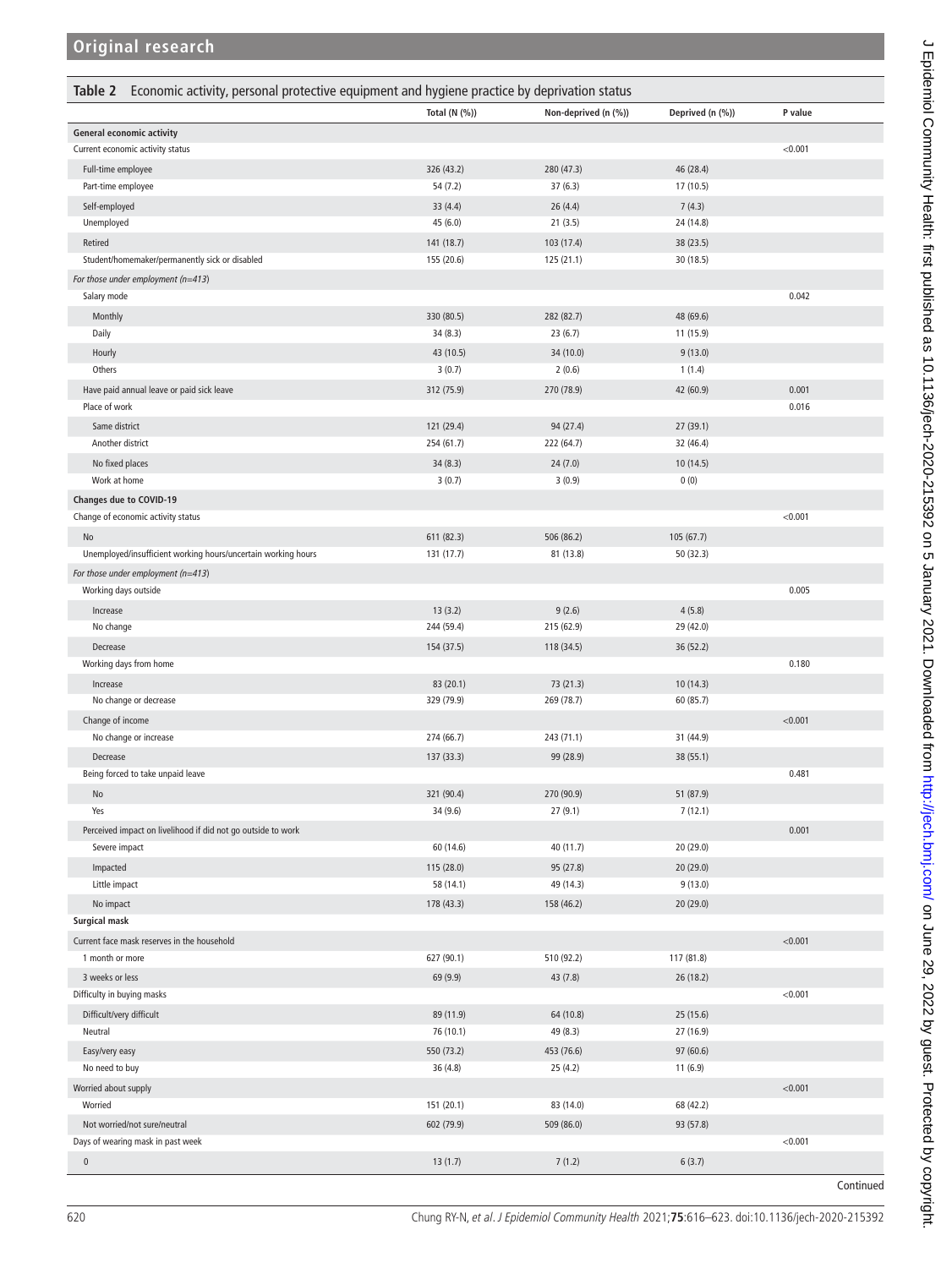## **Total (N (%)) Non-deprived (n (%)) Deprived (n (%)) P value** 1–3  $37 (6.3)$   $37 (6.3)$   $32 (13.7)$  $4-6$  62 (8.2)  $44(7.4)$  18 (11.2) 7 619 (82.2) 504 (85.1) 115 (71.4) **Hand sanitiser** Worried about supply <0.001 Worried 76 (10.1) 48 (8.1) 28 (17.5) Not worried/not sure/neutral 676 (89.9) 544 (91.9) 132 (82.5) Days of using hand sanitiser in past week <0.001 0 and 11 (6.8) 49 (6.5) 38 (6.4) 38 (6.4) 38 (6.4) 1–3 **62 (8.2)** 36 (6.1) 36 (16.1) 36 (16.1)  $70 (9.3)$   $48 (8.1)$   $22 (13.7)$ 7 573 (76.0) 471 (79.4) 102 (63.4) **Table 2** Continued

(total indirect effect:  $\beta = -0.027$ ,  $p = 0.017$ ; proportion being mediated=11.46%).

## **DISCUSSION**

In summary, the deprived fared worse in every aspects of life than their non-deprived counterparts after the COVID-19 outbreak. Deprived individuals were more likely to lose their job, work insufficient hours, work in daily and hourly jobs, decrease their number of days working outside and have income cut. For materialistic concerns of PPE and related hygiene practice, the deprived faced more challenges as well, with less reserve of face masks in their household, greater difficulty in getting PPE, more concern over the supply of PPE and lower frequency in using PPE. Even after adjustments for potential confounders, being deprived was also associated with having greater risk of low reserve of face masks in the household, being worried about COVID-19 and job loss/instability after the COVID-19 outbreak. These results are alarming because the deprived individuals had already been more prone to having worse demographic and socioeconomic characteristics even before the outbreak, and the outbreak seems to expose these social inequalities. This is consistent with the observations made in other countries.<sup>2327</sup>

Moreover, we found that the deprived were less healthy both physically and mentally. While these health inequalities have been present even before the emergence of COVID- $19,^{17}$   $^{28}$  29 our results showed that part of the health impact was also contributed via general worry about the disease and changes in terms of economic activity (ie, job loss/instability) that happened after the emergence of COVID-19. Also, the adverse effect of deprivation on mental health was stronger in those under job loss/instability compared with those having no change in economic activity. These observations are consis-tent with other findings in the USA and Canada.<sup>[30 31](#page-7-18)</sup> This is important because first, it shows that part of the observed

health inequalities can be attributed to changes in social conditions as a result of the pandemic even when the number of incident cases were not high or rapidly increasing; and second, the mechanisms that contributed in producing such health inequalities were related to the bigger concerns of the impact of the disease on one's livelihood and economic activity, but not necessarily the materialistic concern over adequacy of face masks and hand sanitisers per se which drew much of the media attention. This is reasonable because the main objective of PPE is primarily disease prevention and health protection against COVID-19 but does not necessarily have direct impact on one's livelihood and economic activity that have been consistently shown to have significant association with health.<sup>32</sup> On the contrary, containment measures of a population have direct impact on the livelihood and economic activity of its members,  $33-36$  which could have short and longer term impacts on people's health and thus health inequalities. Therefore, our findings confirmed that focusing on the incident cases as the outcome of concern to address health inequalities is like a story half-told and left out important aspects of life that contributes significantly to our health.

As mentioned, early in the outbreak in March, many of the COVID-19 cases were imported by people of higher socioeconomic position who can afford to travel and study abroad. If we used this evidence to claim that the COVID-19 related socioeconomic gradient in health was not present in Hong Kong, then we would severely truncate and distort the reality: health inequalities were in fact contributed by the disease even in a city where incidence is relatively low via other social determinants of health that directly concerned the livelihood and economic activity of the people. In other words, social determinants of health cannot be overlooked in devising and designing any public health-related laws, policies and

<span id="page-5-0"></span>**Table 3** Crude and adjusted ORs (and their corresponding 95% CIs) for low reserve of face masks in the household, worry of COVID-19 and job loss/instability in relation to deprivation

|              | Low reserve of face masks in the household |                                   | Worry of COVID-19      |                        | Job loss/instability   |                                   |
|--------------|--------------------------------------------|-----------------------------------|------------------------|------------------------|------------------------|-----------------------------------|
|              | Crude OR (95% CI)                          | Adjusted OR (95% CI) <sup>+</sup> | Crude OR (95% CI)      | Adjusted OR (95% CI)t  | Crude OR (95% CI)      | Adjusted OR (95% CI) <sup>+</sup> |
| Deprivation  |                                            |                                   |                        |                        |                        |                                   |
| Non-deprived | ref                                        | ret                               | ret                    | ret                    | ret                    | ret                               |
| Deprived     | 2.66 (1.57 to 4.50)***                     | 2.23 (1.21 to 4.10)**             | 3.52 (2.33 to 5.33)*** | 4.07 (2.55 to 6.49)*** | 2.95 (1.96 to 4.44)*** | 2.62 (1.41 to 4.88)**             |
|              |                                            |                                   |                        |                        |                        |                                   |

\*P value <0.05, \*\*p value <0.01, \*\*\*p value <0.001.

†Adjusted for age, gender, marital status, education level, income poverty, current economic activity status and coresidence of family member(s) aged 17–64 years having chronic diseases or disabilities.

Chung RY-N, et al. J Epidemiol Community Health 2021;**75**:616–623. doi:10.1136/jech-2020-215392 621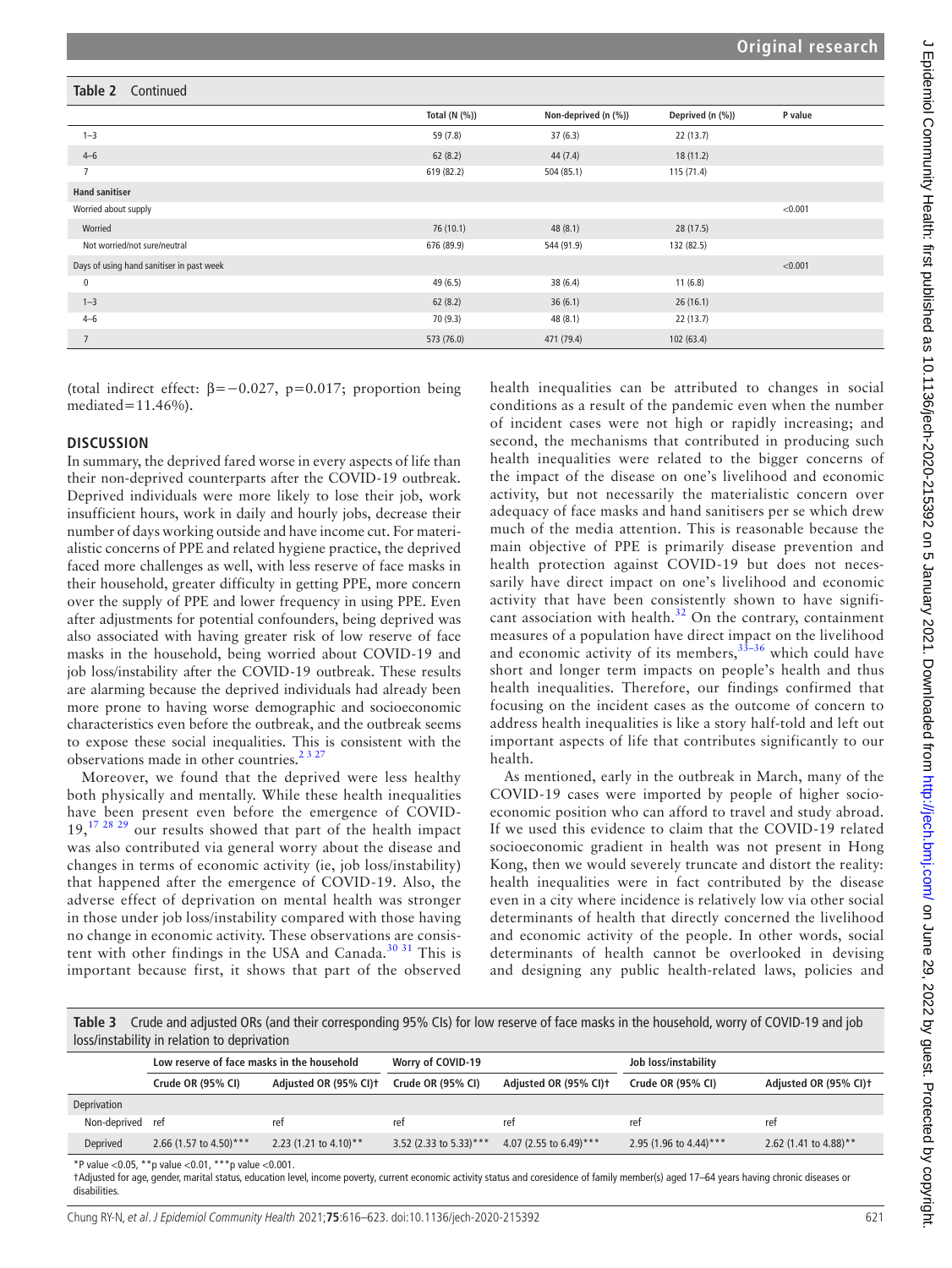<span id="page-6-0"></span>**Table 4** Crude and adjusted beta coefficients (and their corresponding 95% CIs) of negative COVID-19 related issues in relation to physical and mental health

|                                             | <b>PCS</b>                            |                                        | <b>MCS</b>                  |                             |
|---------------------------------------------|---------------------------------------|----------------------------------------|-----------------------------|-----------------------------|
|                                             | Crude $\beta$ (95% CI)                | Adjusted $\beta$ (95% CI) <sup>+</sup> | Crude β (95% CI)            | Adjusted $\beta$ (95% CI)t  |
| Current face mask reserves in the household |                                       |                                        |                             |                             |
| I month or more                             | ref                                   | ref                                    | ref                         | ref                         |
| 3 weeks or less                             | $-1.96$ (-3.69 to -0.23) <sup>*</sup> | $-0.70$ ( $-2.51$ to 1.12)             | $-1.94$ ( $-4.14$ to 0.27)  | $-0.57$ ( $-2.93$ to 1.80)  |
| Worry of COVID-19                           |                                       |                                        |                             |                             |
| Neutral/not worried                         | Ref                                   | Ref                                    | Ref                         | Ref                         |
| Worried                                     | $-0.82$ ( $-1.88$ to 0.23)            | $-0.73$ ( $-1.83$ to 0.36)             | $-2.50$ (-3.79 to -1.21)*** | $-2.18$ (-3.54 to -0.82)**  |
| Job loss/instability                        |                                       |                                        |                             |                             |
| No                                          | Ref                                   | Ref                                    | Ref                         | Ref                         |
| Yes                                         | $-0.33$ ( $-1.71$ to 1.05)            | $-0.62$ ( $-2.33$ to 1.09)             | $-2.64$ (-4.33 to -0.95)**  | $-3.61$ (-5.72 to -1.49)*** |

\*P value <0.05, \*\*p value <0.01, \*\*\*p value <0.001.

†Adjusted for age, gender, marital status, education level, income poverty, current economic activity status and coresidence of family member(s) aged 17–64 years having chronic diseases or disabilities.

MCS, mental component summary; PCS, physical component summary.

measures, and this is coherent with another argument made using a public health ethics framework.<sup>[37](#page-7-21)</sup>

## **Limitations**

First, answers were self-reported by the respondents, and the results may therefore be subject to recall bias. Second, there might be selection bias because our sample tended to be those who agreed to be followed up from earlier data collection time point and were more educated when compared with our previous sample.<sup>[38](#page-7-22)</sup> Nevertheless, results of our analyses were based on age-weighted and sex-weighted sample to better represent the Hong Kong general adult population, and we were especially interested in examining the difference between the deprived and the non-deprived, as well as the associations of different factors with deprivation. Third, the nature of the analyses was cross-sectional; hence, direct temporality was not established. Fourth, we only asked about the general worry about the disease but not specific types of worry they might



<span id="page-6-1"></span>**Figure 1** Path analysis for association between deprivation and physical and mental health (direct effect), and via worry of COVID-19 and job loss/instability (indirect effects). All coefficients within each path were standardised and estimated adjusting for age, gender, marital status, education level, income poverty, current economic activity status and coresidence of family member(s) aged 17–64 having chronic diseases or disabilities; \*p value <0.05. PCS: adjusted goodness of fit index=0.9916, standardised root mean square residual=0.0013 and Bentler comparative fit index=1.000. MCS: adjusted goodness of fit index=0.9916, standardised root mean square residual=0.0014 and Bentler comparative fit index=1.000. Total indirect effect for PCS=−0.004 (p value=0.707), proportion of effect being mediated=2.55%; total indirect effect for MCS=−0.027 (p value=0.017), proportion of effect being mediated=11.46%. MCS, mental component summary; PCS, physical component summary.

have regarding the disease. This warrants further in-depth analysis in future studies.

## **CONCLUSION**

Even in a population where the COVID-19 incidence was kept at a relatively low level, health inequality exists and can be partly attributed to the pandemic through people's real concerns over livelihood and economic activity, which were severely affected by the containment measures. Although the COVID-19 incident case number is drawing much of the attention in gauging the severity of the pandemic throughout the world, we should look

**What is already known on this subject**

- ► COVID-19 pandemic continues to be rampant, resulting in more than 20 million cases and 0.73 million deaths worldwide as of mid-August 2020.
- ► In countries with severe COVID-19 outbreaks, a higher rate of incidence or deaths has been widely observed in socially vulnerable groups.
- ► The expected socioeconomic gradient in health impact that happened in other countries with high COVID-19 incidence did not seem to exist in Hong Kong when focusing on COVID-19 specific incidence in the initial wave of outbreak.

## **What this study adds**

- ► The deprived fared worse in every aspects of life in terms of economic activity, personal protective equipment, personal hygiene practice, as well as well-being and health than the non-deprived after the COVID-19 outbreak.
- ► Even in a population where the COVID-19 incidence was relatively low, part of the observed health inequality can be attributed to the pandemic and its related containment measures, through people's concerns over their livelihood and economic activity.
- $\triangleright$  We confirmed that focusing on the incident cases as the outcome of concern left out important aspects of life that contributes significantly to our health and cannot adequately address COVID-19 related health inequalities.